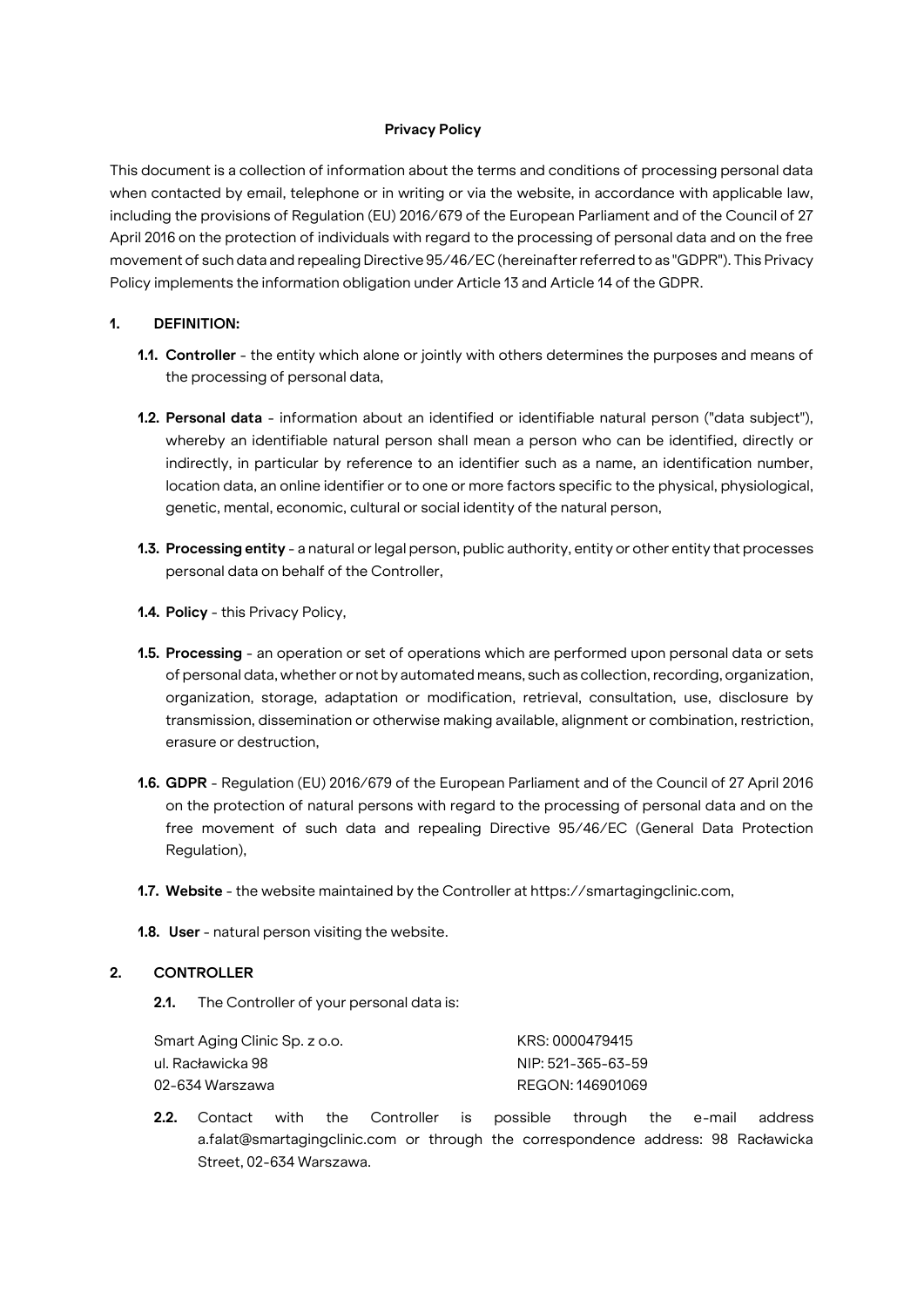# **3. DATA PROTECTION OFFICER**

**3.1.** The Controller has appointed a Data Protection Officer who can be contacted by e-mail at iod@smartagingclinic.pl on any matter concerning the processing of personal data.

# **4. PURPOSES AND LEGAL BASIS OF PERSONAL DATA PROCESSING**

**4.1.** Personal data shall be processed for the following purposes and on the basis of the following legal bases:

| <b>Purpose of data processing</b>                                                                                                                                                                                                                                                                    | Legal basis for data processing                                                                                                                                                                                                             |
|------------------------------------------------------------------------------------------------------------------------------------------------------------------------------------------------------------------------------------------------------------------------------------------------------|---------------------------------------------------------------------------------------------------------------------------------------------------------------------------------------------------------------------------------------------|
| Accepting and answering an inquiry                                                                                                                                                                                                                                                                   | Article 6(1)(f) GDPR (legitimate interest - ensuring<br>contact and fulfilment of requests)                                                                                                                                                 |
| Scheduling a consultation or procedure                                                                                                                                                                                                                                                               | Article 6(1)(b) GDPR (taking action at a person's<br>request prior to entering into a contract and<br>performance of the contract)                                                                                                          |
| Providing health services and keeping and storing<br>the related medical documentation, as well as<br>performing other duties resulting from the law,<br>including the protection against infections and<br>ensuring epidemiological safety for people<br>staying on the premises of the Controller. | Article 6(1)(b) GDPR (performance of a contract)                                                                                                                                                                                            |
|                                                                                                                                                                                                                                                                                                      | Article 6(1)(c) GDPR (legal obligation, inter alia, the<br>Act of 6 November 2008 on Patient Rights and<br>Patient Ombudsman, consolidated text Journal of<br>Laws of 2019, item 1127 as amended)                                           |
|                                                                                                                                                                                                                                                                                                      | Article 9(2)(h) GDPR (provision of health care and<br>treatment)                                                                                                                                                                            |
|                                                                                                                                                                                                                                                                                                      | Article 9(2) (b) GDPR (performance of obligations<br>in the field of labor law and social security) in<br>connection with Article 207 of the Labour Code<br>(obligation to ensure safe and hygienic working<br>conditions at the workplace) |
|                                                                                                                                                                                                                                                                                                      | Article 9(2)(i) GDPR in connection with Article<br>8a(5)(2) of the Act of 14 March 1985 on the State<br>Sanitary Inspectorate (obligation to carry out<br>activities in the public interest in the field of public<br>health).              |
| Billing of services, including issuance and storage<br>of accounting documents                                                                                                                                                                                                                       | Art. 6 (1) (c) GDPR (legal obligation - Accounting<br>Act and tax law regulations)                                                                                                                                                          |
| Conducting marketing activities (selected forms<br>of communication such as sending newsletters<br>may require obtaining additional consent under<br>separate provisions of law).                                                                                                                    | Art. 6 (1) (f) GDPR (legitimate interest - direct<br>marketing of products and services offered by the<br>Administrator)                                                                                                                    |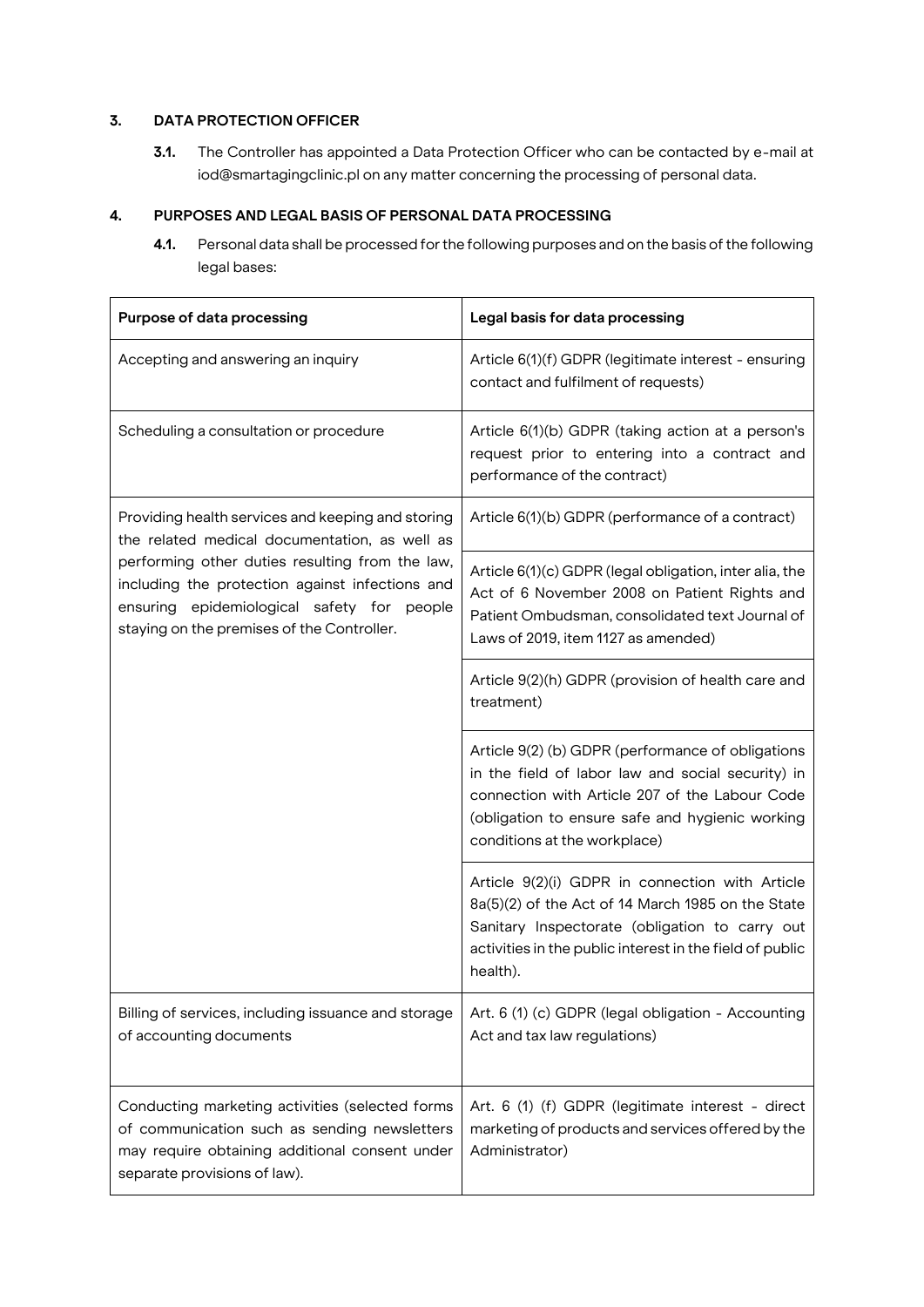| Providing contact with persons acting on behalf of<br>contractors and suppliers | Art. 6 (1) (f) GDPR (legitimate interest - ensuring<br>contact with those implementing the contract or<br>order) |
|---------------------------------------------------------------------------------|------------------------------------------------------------------------------------------------------------------|
| Execution of potential claims                                                   | Art. 6 (1) (f) GDPR (legitimate interest -<br>establishing, pursuing or defending against<br>claims)             |

**4.2.** The Controller uses cookies in the online environment, which may collect certain information about individuals. The exact way of using cookies is described later in this Policy.

### **5. SCOPE OF PERSONAL DATA**

- **5.1.** Within the framework of realization of the above mentioned aims, the Controller can process the following personal data: name and surname, address of residence, PESEL (Personal Identification Number), date of birth, e-mail address and telephone number, as well as other personal data necessary for proper performance of the services, including healthcare services by the Controller.
- **5.2.** Providing personal data referred to in item. 5.2 Providing personal data referred to in Clause 5.1 is voluntary, however, in some cases it may turn out to be obligatory (e.g. within the scope of providing health services) or necessary for the Controller to provide certain services.
- **5.3.** In the case of processing of contact data of representatives of contractors and suppliers (e.g. representatives, persons appointed to contact within the cooperation), the source of obtaining the data may be a specific contractor / supplier who has entered into or intends to enter into cooperation with the Controller..

### **6. RECIPIENT OF PERSONAL DATA**

**6.1.** The recipients of personal data shall be entities providing services to the Controller, in particular IT system providers, the entity providing accounting services and other data recipients e.g. providers of postal and courier services and other entities authorized to receive data on the basis of the law.

### **7. RETENTION PERIOD OF PERSONAL DATA**

- **7.1.** Personal data will be stored:
	- **7.1.1.** in connection with the provision of health services for the period for which medical records are kept in accordance with the relevant provisions of law, i.e. for a period of 20 years from the end of the calendar year in which the last entry was made in the medical records, subject to statutory exceptions,
	- **7.1.2.** in connection with the fulfilment of other purposes of processing for the period of performance of the services and thereafter shall be archived for the period where the applicable law prescribes for the retention of data or the period of limitation of potential claims.
- **7.2.** After the period indicated above, the personal data will be deleted or anonymized in accordance with applicable regulations.

### **8. RIGHTS OF DATA SUBJECTS**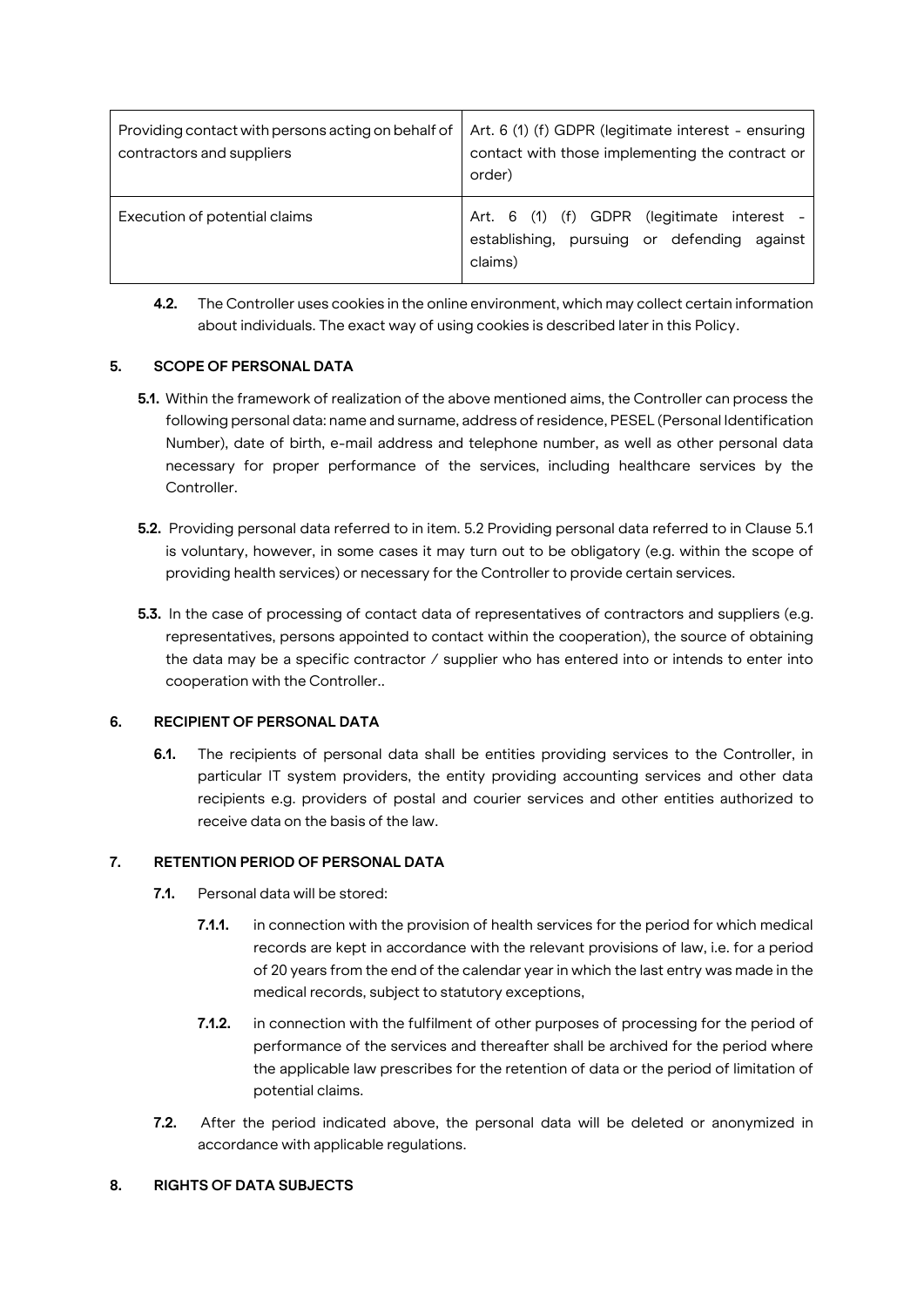- **8.1.** In relation to the processing of personal data, you have the following rights:
	- **8.1.1.** the right of access to data content, the right to rectification of data, the right to erasure of data, the right to restrict data processing, the right to data portability,
	- **8.1.2.** the right to object to the processing of data in case the processing of personal data is based on the so-called legitimate interest and under the conditions specified in the provisions of the GDPR,
	- **8.1.3.** the right to lodge a complaint to the supervisory authority (President of the Office for Personal Data Protection) in case the processing of personal data violates the provisions of the GDPR.

### **9. SECURITY OF PERSONAL DATA**

- **9.1.** The Controller shall conduct a risk analysis on an ongoing basis to ensure that personal data are processed securely. To that end, the Controller shall apply appropriate technical and organizational measures to protect the collected personal data against misuse, accidental or unlawful destruction, loss, alteration, disclosure or access.
- **9.2.** The Controller shall take all necessary measures to ensure that also its contractors and suppliers provide a guarantee that they apply appropriate security measures whenever they process personal data on behalf of the Controller.

#### **10. SOCIAL MEDIA**

**10.1.** You may share information on the Website through social media such as Facebook. This means that the information you share, including your name and preferences, will be visible to visitors to these sites. The Controller recommends that you carefully read the privacy policies of the social media entities as they relate to the processing of your personal data by these entities.

#### **11. COOKIES**

- **11.1.** The website uses "cookies"..
- **11.2.** Cookies are IT data, in particular text files, which are stored on the User's terminal equipment and are intended for use on the Website. Cookies usually contain the name of the website they come from, the time of storage on the terminal equipment and a unique number.
- **11.3.** The entity placing cookies on the User's end device and accessing them is the Controller.
- **11.4.** Cookies are used for:
	- **11.4.1.** adapting the content of the Website to the User's preferences and optimizing the process of using the Website, in particular remembering the choice of the website language,
	- **11.4.2.** statistics on the use of the Website.
- **11.5.** The Website uses the following types of cookies:
	- **11.5.1.** session cookies, which remain on the user's device until the user closes the browser (deleting them from the device's operating memory),